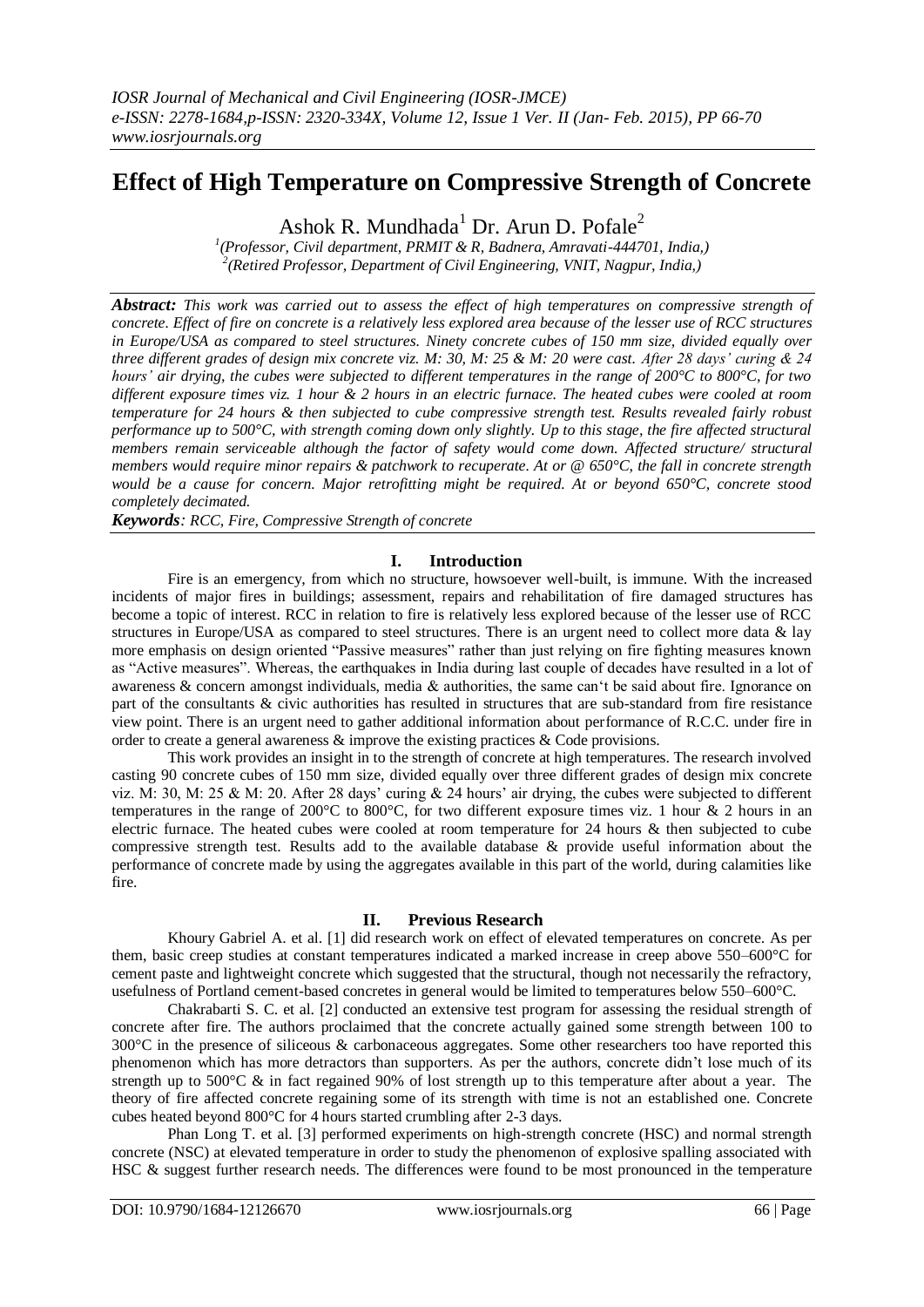range of 200°C to 400°C.

High strength concrete is a material often used in the construction of high rise buildings. Ravindrarajah R. [4] et al. summarized and discussed the degradation of the strengths and stiffness of high-strength concrete in relation to the binder material type. The results showed that the binder material type had a significant influence on the performance of high-strength concrete particularly at temperatures below 800°C. The influence of the binder material type was significantly decreased at temperature of 1000°C. The strengths and stiffness of highstrength concrete were reduced with the increase in temperature without any threshold temperature level.

## **III. Experimental Work**

An electric furnace was used to heat the specimens. The maximum attainable temperature in this furnace was 1000°C. The inner depth of the furnace was 1000mm. Initially the furnace was heated to the required temperature and when the required temperature was attained the specimens were put inside with the door closing tightly so that no air could enter. Each time 3 cubes were kept at various temperatures and the same procedure was repeated for  $1 \& 2$  hours time duration. After the specified time duration, the cubes were taken out & air cooled at room temperature for 24 hours.

The moulds were of 150 mm size conforming to IS: 10086-1982 [6]. In assembling the mould for use, the joints between the sections of mould were thinly coated with oil and a similar coating of oil was applied between the contact surfaces at the bottom of the mould and the base plate in order to ensure zero leakage during the filling. The interior surfaces of the steel moulds were thinly coated with oil to prevent adhesion of concrete.



**Figure 1**. Electric Furnace **Figure 2**. Hot Cubes Being Taken Out Of Furnace

The specimens for testing were concrete cubes. Thirty concrete cubes of size 150mm were cast for each grade of concrete. Three different grades of design mix concrete, M: 30, M: 25 & M: 20 were used. Mix design was carried out using the Ambuja method of design, a popular mix design method in India suggested by the Swiss cement manufacturing giant, Holcim Ltd. Cement & aggregates from the same batch were used for all the specimens.

Cement used was Birla OPC conforming to IS 8112-1989 [7]. Manufacture's certificate was obtained for the batch. Fine aggregates consisted of natural river sand conforming to Zone II of IS 383-1970 [8]. The coarse aggregates consisted of crushed hard blue granite passing through 20 mm sieve & retained on 4.75mm sieve. Potable water was used.

| <b>THOIC IT CHOC CHOILLE SCHOGHIO</b> |                                  |                          |             |                          |                              |                 |  |  |  |
|---------------------------------------|----------------------------------|--------------------------|-------------|--------------------------|------------------------------|-----------------|--|--|--|
| SR.<br>NO.                            | Grade & Proportion               | Date of Casting<br>Cubes | Notation    | Curing Period<br>In Days | Type Of Cement               | No. of<br>Cubes |  |  |  |
|                                       | M 30<br>(1: 2.03: 2.63)          | 22-02-2014               | $F1 - F30$  | 28                       | Birla 53 Grade<br><b>OPC</b> | 30              |  |  |  |
| 2                                     | M 25<br>(1: 2.29: 2.97)          | 23-02-2014               | $F31 - F60$ | 28                       | Birla 53 Grade<br><b>OPC</b> | 30              |  |  |  |
| 3                                     | M <sub>20</sub><br>(1:2.57:3.32) | 24-02-2014               | F61 - F90   | 28                       | Birla 53 Grade<br><b>OPC</b> | 30              |  |  |  |

**Table 1:** Cube casting schedule

All the cubes (90 in all) were cured in a curing tank for 28 days & then tested on the 30th day. Nine specimens (3 of each concrete grade) were tested for compressive strength at room temperature, and the results were tabulated. Nine specimens each (3 of each concrete grade) were heated in the electrical furnace at 350°C for 1 hour and 2 hour respectively without any disturbance. Same procedure was repeated for 9 specimens each at 500°C, 650°C and 800°C. However, at 200°C the cubes were heated for 2 hours only, as only 30 cubes were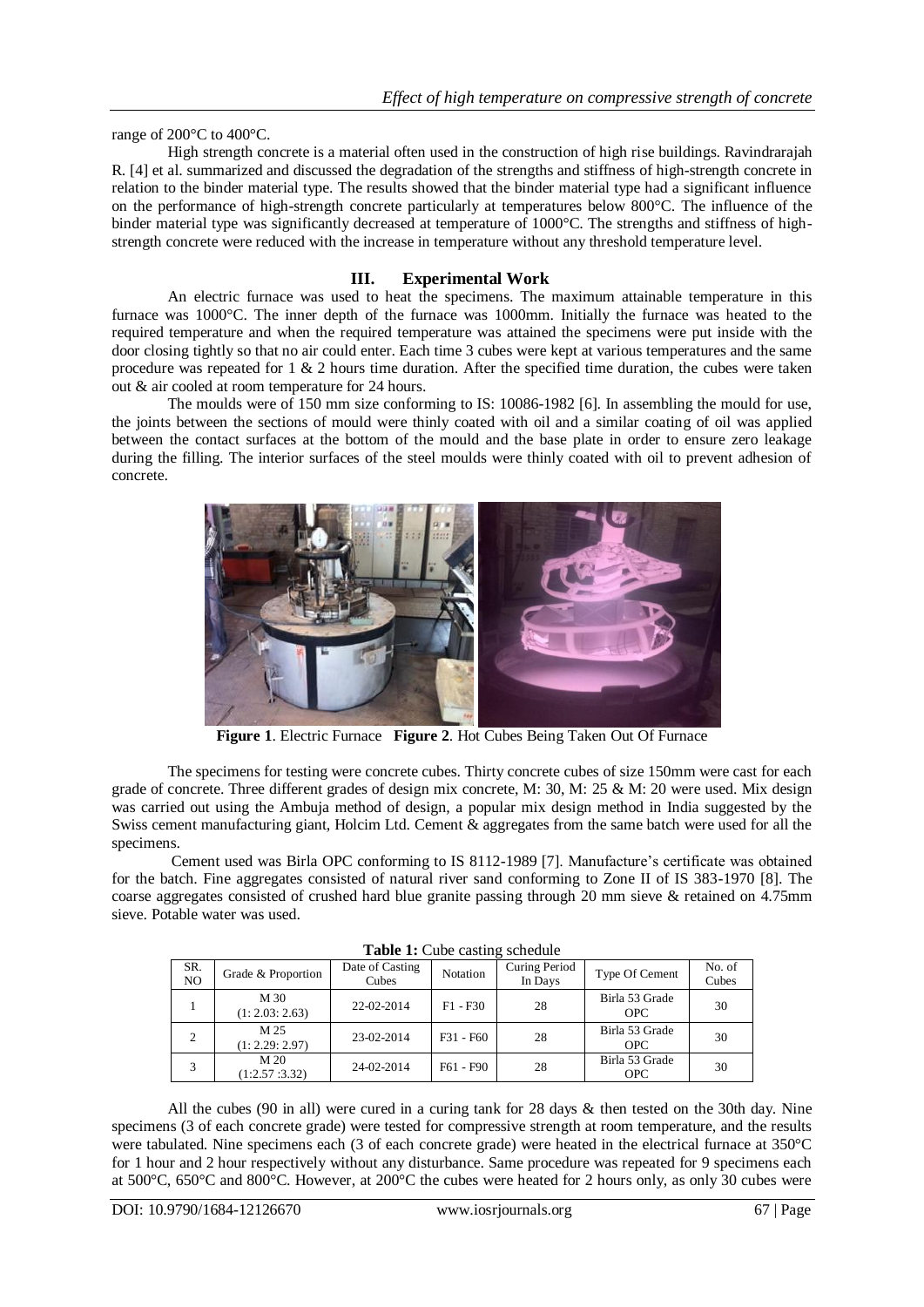cast for each grade. After heating, specimens were kept aside for normal cooling at atmospheric temperature for 24 hours.



**Figure 3:** Casting of Cubes **Figure 4:** Cube compression test

After air cooling, the cubes were subjected to compressive strength test on a cube testing machine as per IS: 516 – 1959 (Reaffirmed 1999) [9].

#### **IV. Scrutiny Of Results**

Table 2 below depicts the compression test results obtained for M: 30 grade of concrete. For the sake of brevity, the tables for M: 25 & M: 20 Grade concrete are omitted. Fig. 5 & Fig. 6 below are graphical manifestation of the same results. A careful glance at these plots shows persistent fall in compressive strength of concrete at elevated temperatures. Along with the compressive strength, change in appearance & colour was also noted down.

A careful study of these tables & graphs would reveal that, up to 350°C, the fall in compressive strength was negligible at less than 10%. At 500°C, the values of cube compressive strength became conscious of exposure time. For one hour exposure time, the fall remained negligible at @ 10% but almost doubled to @ 20 % for two hour"s exposure time. Still, it is clear that up to 500°C, only factor of safety will come down but the structure/member will remain serviceable. Beyond this, the fall in cube compressive strength became louder & louder. The percentage fall at 650°C was between 30-40 %. Concrete strength became low & unacceptable. The percentage fall at 800°C was  $@$  50 % for one hour exposure time  $&$  more than 60% for two hours exposure time. A higher exposure time, resulted in an inferior response across all grades, especially so at higher temperatures. Higher concrete grades gave seemingly higher strengths in absolute terms. But the percentage fall remained identical across all concrete grades.

Visual inspection of the heated samples revealed minor cracking up to 500°C but pronounced cracking beyond that. At 800°C, concrete looked in bad shape. Colour changes after heating were also studied. Normal grey colour of cement was maintained up to 200°C & even at 350°C. But at 350°C, brownish patches developed. At 500°C, the grey shade became darker but at 650°C, it became whitish grey. At 800°C, the colour got changed to buff (yellowish brown).

|     |                             | л.                     | ັ                | ັ                                |         |                     |
|-----|-----------------------------|------------------------|------------------|----------------------------------|---------|---------------------|
| No. | Temperature<br>$(^\circ C)$ | Heating<br>Time (Hrs.) | Failure Load (N) | $f_{ck}$<br>(N/mm <sup>2</sup> ) | Average | Average Fall<br>(%) |
|     | 30                          | $_{0}$                 | 830000.00        | 36.89                            |         |                     |
| 2   | 30                          | $\Omega$               | 880000.00        | 39.11                            | 40.89   | $\overline{0}$      |
| 3   | 30                          | $\theta$               | 1050000.00       | 46.67                            |         |                     |
| 4   | 200                         | 2                      | 750000.00        | 33.33                            |         |                     |
| 5   | 200                         | 2                      | 870000.00        | 38.67                            | 37.33   | 8.70                |
| 6   | 200                         | $\overline{c}$         | 900000.00        | 40                               |         |                     |
|     | 350                         |                        | 880000.00        | 39.11                            |         |                     |
| 8   | 350                         |                        | 780000           | 34.67                            | 37.48   | 8.34                |
| 9   | 350                         |                        | 870000           | 38.67                            |         |                     |
| 10  | 350                         | $\overline{c}$         | 860000           | 38.22                            |         |                     |
| 11  | 350                         | $\overline{c}$         | 710000.00        | 31.56                            | 36.44   | 10.88               |
| 12  | 350                         | 2                      | 890000.00        | 39.55                            |         |                     |

**Table 2**: Compressive strength of concrete grade M: 30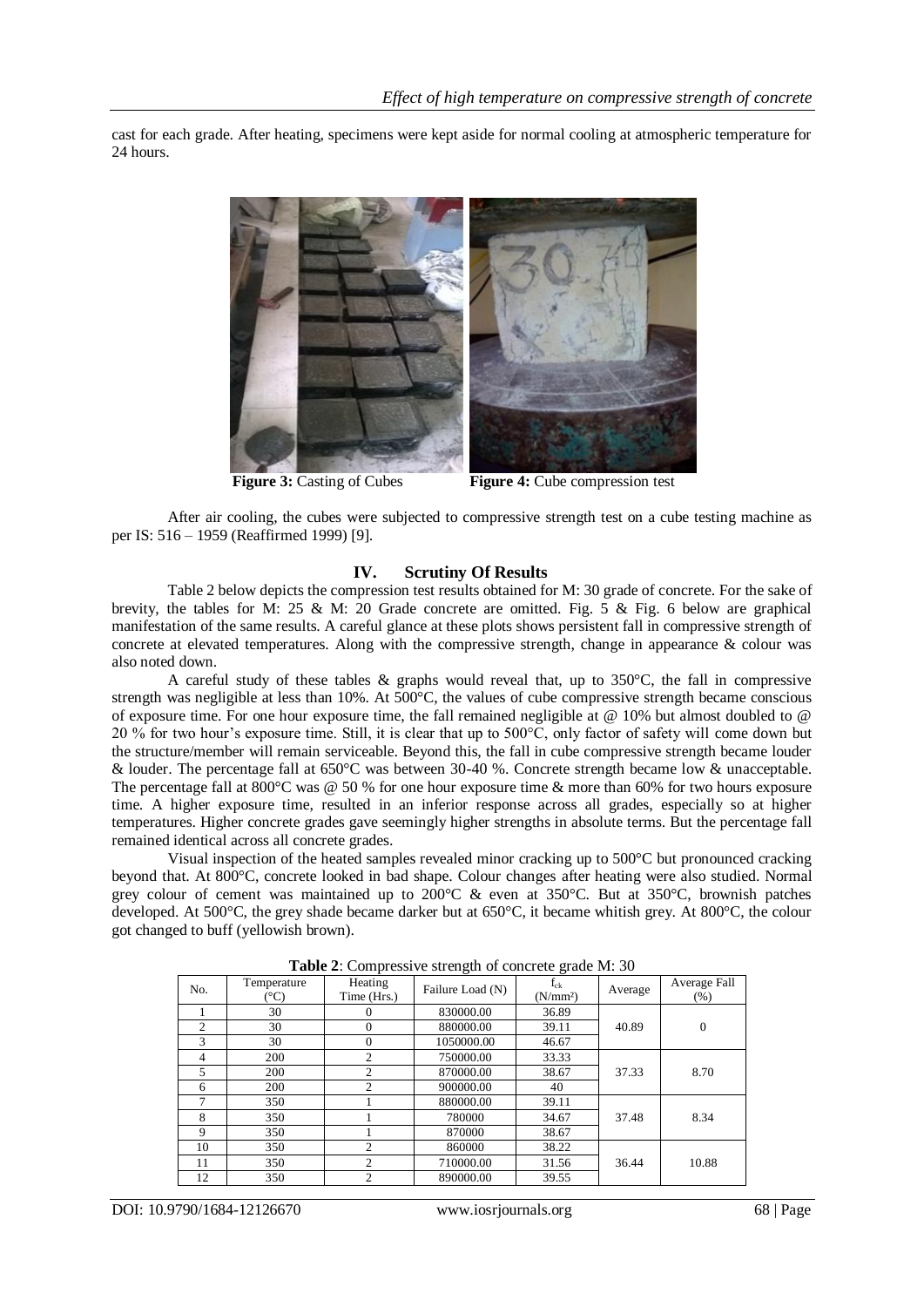| 13 | 500 |                | 760000    | 33.78 |       |       |
|----|-----|----------------|-----------|-------|-------|-------|
| 14 | 500 |                | 870000.00 | 38.67 | 36.45 | 10.85 |
| 15 | 500 |                | 830000.00 | 36.89 |       |       |
| 16 | 500 | 2              | 730000    | 32.44 |       |       |
| 17 | 500 | $\overline{c}$ | 630000    | 28    | 30.51 | 19.24 |
| 18 | 500 | $\overline{2}$ | 700000    | 31.11 |       |       |
| 19 | 650 |                | 680000    | 30.22 |       |       |
| 20 | 650 |                | 610000    | 27.11 | 28    | 31.52 |
| 21 | 650 |                | 600000    | 26.66 |       |       |
| 22 | 650 | $\overline{2}$ | 680000    | 30.22 |       |       |
| 23 | 650 | $\overline{2}$ | 570000    | 25.33 | 25.63 | 37.31 |
| 24 | 650 | 2              | 480000    | 21.33 |       |       |
| 25 | 800 |                | 420000.00 | 18.67 |       |       |
| 26 | 800 |                | 450000.00 | 20    | 20.45 | 49.98 |
| 27 | 800 |                | 510000.00 | 22.67 |       |       |
| 28 | 800 | $\overline{c}$ | 300000.00 | 13.33 |       |       |
| 29 | 800 | $\overline{2}$ | 340000.00 | 15.11 | 15.11 | 63.04 |
| 30 | 800 | $\overline{c}$ | 380000.00 | 16.89 |       |       |

*Effect of high temperature on compressive strength of concrete*





**Figure 5**: % Fall in compressive strength after 1 hour **Figure 6**: % Fall in compressive strength after 2 hours

## **V. Conclusion**

Based on the results & their scrutiny, the following conclusions could be drawn:

- 1. Up to 350°C, concrete remains almost unaffected in appearance & strength.
- 2. At 500°C, quality of concrete suffers slightly & strength too comes down. Structure/ structural members remain serviceable although the factor of safety comes down. Affected structure/ structural members will require minor repairs & patchwork to recuperate.
- 3. At or  $\omega$  650°C, the fall in concrete quality  $\&$  strength becomes a cause for concern. Major retrofitting might be required.
- 4. Beyond 650°C, concrete stands decimated on all accounts. Affected members/portion will require replacement.
- 5. Higher exposure time results in greater damage. This calls for active measures to limit exposure time.
- 6. Within the ambit of NSC (Normal strength concrete), higher grade concrete performs better in absolute terms.

#### **Acknowledgement**

The authors are grateful to Prof. Ram Meghe Institute of Technology & Research, Badnera, Amravati-444701, India, for making the library & laboratory facilities available for this experimental work.

#### **References**

- [1]. Gabriel A. Khoury, Patrick J.E. Sullivan, [Research at Imperial College on the effect of elevated temperatures on concrete](http://www.sciencedirect.com/science?_ob=ArticleURL&_udi=B6V37-47WTSCK-M&_user=6509264&_coverDate=04%2F07%2F1988&_alid=1581058666&_rdoc=138&_fmt=high&_orig=search&_origin=search&_zone=rslt_list_item&_cdi=5723&_sort=r&_st=13&_docanchor=&view=c&_ct=1417&_acct=C000070039&_version=1&_urlVersion=0&_userid=6509264&md5=f1fa5af708380022d369f11a6e1dd8a1&searchtype=a)**,** Fire Safety Journal, Volume 13, Issue 1, 7 April 1988, Pages 69-72
- [2]. S. C. Chakrabari, K. N. Sharma, Abha Mittal, Residual strength in concrete after exposure to elevated temperature, The Indian Concrete Journal, December 1994, pp. 713-717
- [3]. [Long T. Phan](http://ascelibrary.aip.org/vsearch/servlet/VerityServlet?KEY=ASCERL&possible1=Phan%2C+Long+T.&possible1zone=author&maxdisp=25&smode=strresults&aqs=true) and [Nicholas J. Carino,](http://ascelibrary.aip.org/vsearch/servlet/VerityServlet?KEY=ASCERL&possible1=Carino%2C+Nicholas+J.&possible1zone=author&maxdisp=25&smode=strresults&aqs=true) Fire performance of high strength concrete: Research Needs, Proceedings of ASCE/SEI Structures Congress 2000, Philadelphia, USA
- [4]. R. Sri Ravindrarajah, R. Lopez and H. Reslan, Effect of Elevated Temperature on the Properties of High-Strength Concrete containing Cement Supplementary Materials, 9th International Conference on Durability of Building Materials and Components, Rotterdam, Netherlands, 17-20th March, 2002, Paper 081, 8 pages